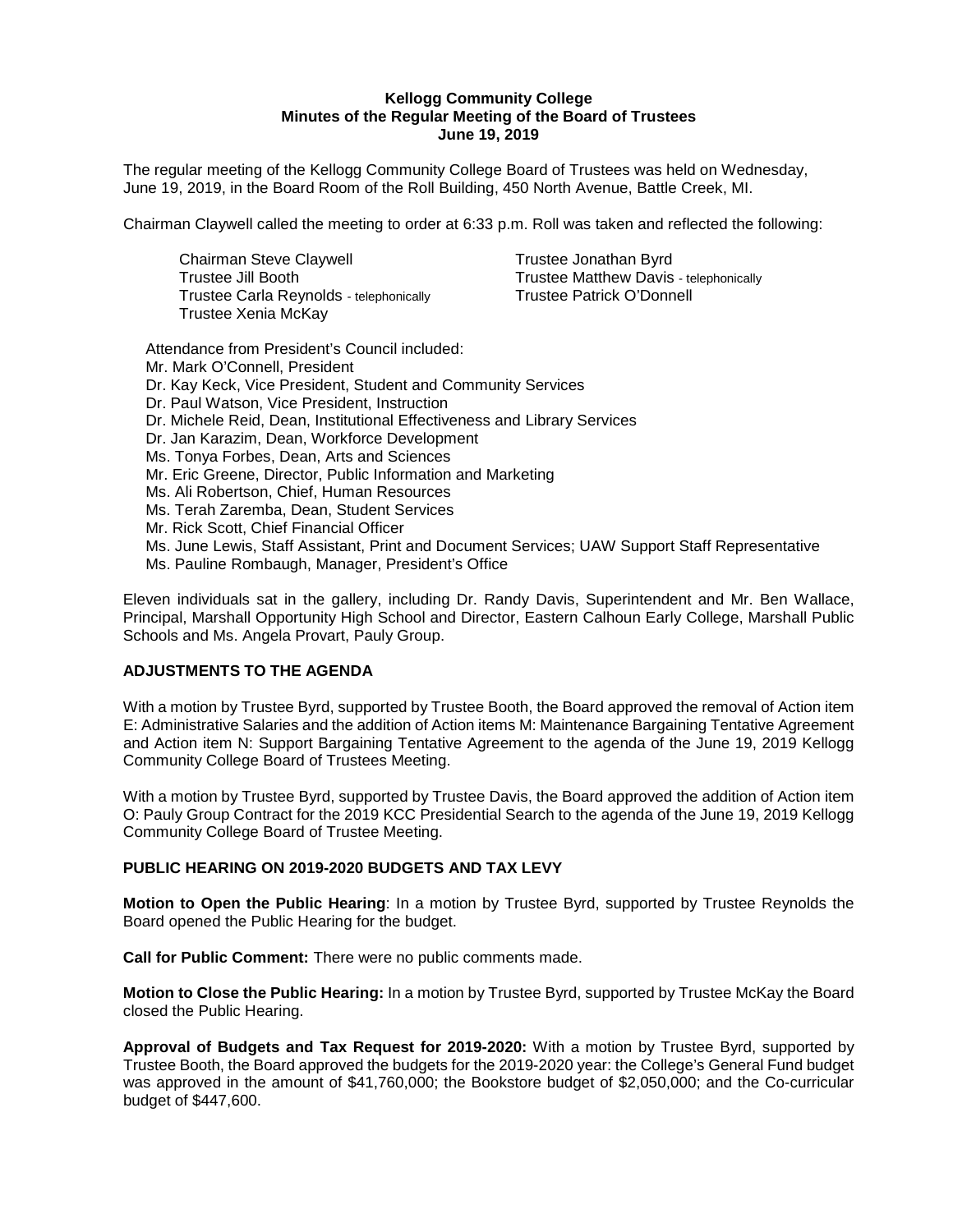**Tax Rate Request:** With a motion by Trustee Byrd, supported by Trustee Booth, the Board approved the 2019-2020 tax levy in the amount of 3.6136 mills.

### **CONSIDERATION OF MINUTES**

Minutes from the regular meeting held May 22, 2018, were approved as written by the Board with a motion by Trustee Booth and supported by Trustee Byrd.

# **PRESIDENT'S REPORT**

**Eastern Academic Center Expansion:** Dr. Jan Karazim reported on the expansion of healthcare and manufacturing programs at KCC's EAC in Albion. New programming will be targeted to career and technical education (CTE) high school students from the Marshall and Albion areas. The renovation will be funded in part by the Cronin and Battle Creek Community foundations. Dr. Randall Davis, Superintendent, Marshall Public Schools spoke to the Board about the importance of CTE programming in eastern Calhoun County.

**Battle Creek Area Chamber of Commerce 2019 Annual Business Excellence Awards:** President O'Connell reported the college recently received the 2019 Choose Health Calhoun Workplace Wellness Award from the Battle Creek Area Chamber of Commerce, a silver-level award from the Michigan Breastfeeding Network and an honorable mention for the Footprint Award for the Miller Physical Education Building.

**New Weather Station:** Carole Davis, Chair, Math and Science, reported that the College recently installed a new Earth Networks weather station to stream live video and radar while reporting temperature, pressure, wind and humidity data. The new station is connected directly to the National Weather Service, providing opportunities for students to study weather data as part of their coursework and allows KCC personnel the ability to view and predict weather patterns across the service area.

**Partnership with College in Takasaki, Japan (Battle Creek Sister City):** President O'Connell reported the college's efforts to explore a possible partnership with a college in Takasaki, Japan, which is Battle Creek's sister city.

**Fall Semesters Registration Activity:** Dr. Keck reported that current Fall 2019 enrollment was up 6.3 percent in contact hours, 5 percent up in credit hours and 2.6 percent down in head count compared to the same period a year ago. Fall registration is expected to fluctuate during registration period before Fall classes commence August 29, 2019.

**KCC Foundation:** Teresa Durham, Executive Director, KCC Foundation, announced the pilot of a new Bruin Basket feeding program, the upcoming installation of a multi-panel mural on the south side of the Davidson Visual and Performing Arts Center, a fundraising event at a Battle Creek Bombers game and the planning for the annual Bruin Scholarship Open on September 6, 2019.

**21st Century Update:** President O'Connell reported that the Regional Manufacturing Technology Center renovation is complete, the Early Childhood Education Lab in the Severin Building is expected to be finished by June 30, 2019. The redesign of the Nursing lecture hall in the Roll Building is expected to be complete by August 24, 2019.

**Scholarships and Grants:** The College received \$8,587.80 in scholarships and grants over the past month, with a year-to-date total of \$424,499.48.

# **BOARD REPORTS AND REQUESTS**

Trustee Booth reported that she attended the Calhoun County Legislative Breakfast recently and congratulated Dr. Jan Karazim for a great job representing the college on the discussion panel.

Board of Trustee Student Representative, Jaylen Taylor reported on the positive reaction from KCC student's regarding the new "Make It KCC" advertising campaign. The signs, social media planning is found to be engaging. Jaylen further commented on the Early College/Dual Enrollment program, partnership with Japan and online classes are all positive efforts KCC makes to meet student needs.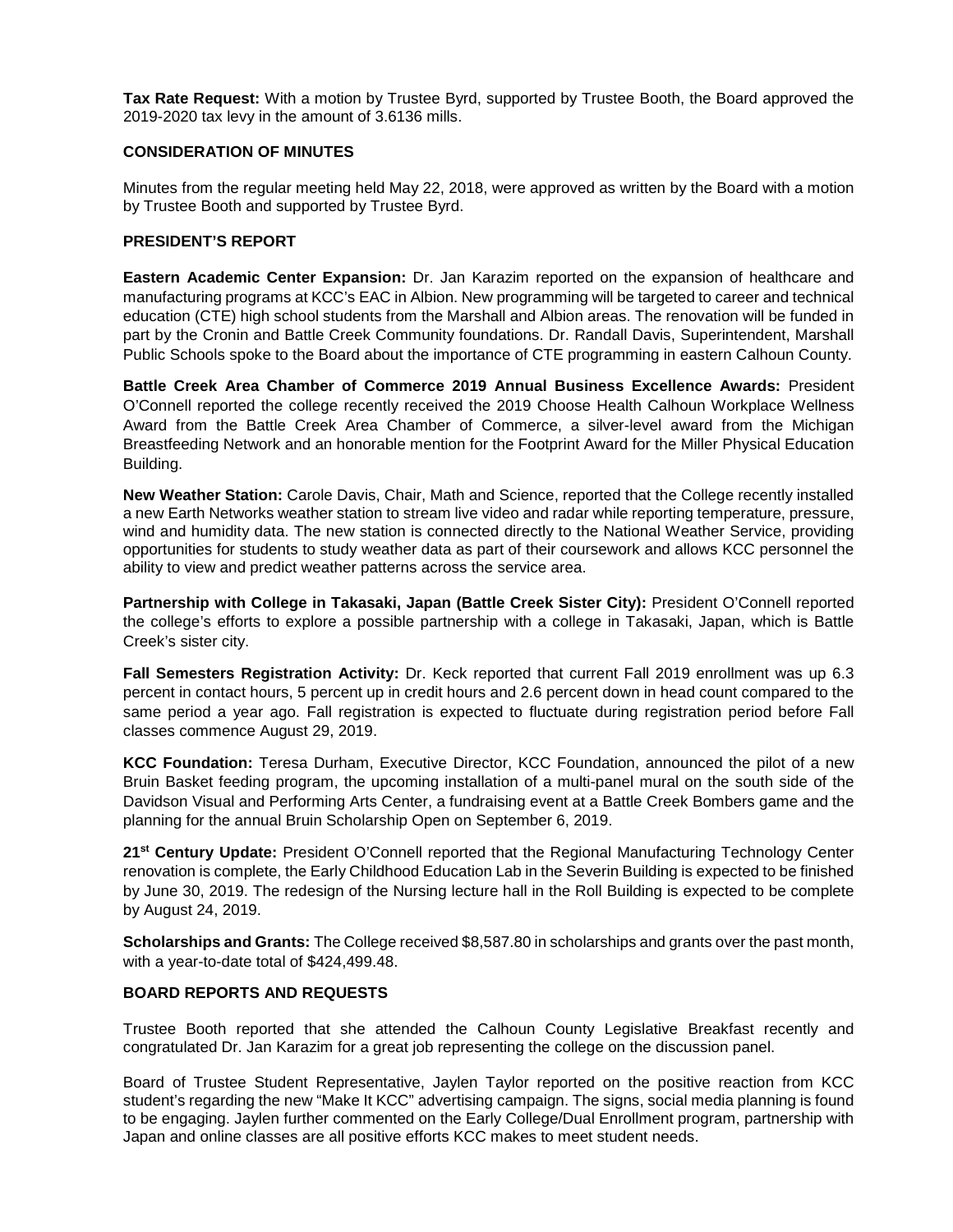Chairman Claywell introduced Angela Provart, President, Pauly Group, to assist the Board with its search for a new college president. The search process is to commence this summer and conclude in November with the Board selecting a new president to success President Mark O'Connell, who is retiring as of December 31, 2019. Angela led a discussion with the Board discussing and detailing the search strategy, selection process, timeline and preferred qualifications for the next college president.

#### **CITIZEN/STAFF REQUESTS AND COMMENTS**

None.

#### **ACTION ITEMS**

**Accessibility in Technology** 2019 updates were approved by the Board with a motion from Trustee Byrd and supported by Trustee McKay.

**BluFish Contract Renewal:** With a motion from Trustee Byrd, supported by Trustee McKay the Board approved a one-year contract extension with BluFish Consulting, LLC, for creative development and ad purchasing services not to exceed \$102,487.

**MCCA Board of Directors Nomination:** Approved by the Board, with a motion from Trustee Booth, supported by Trustee Davis, Trustee Jonathan Byrd was selected as the trustee director and alternate trustee director Chairman Steve Claywell, to represent KCC on the Michigan Community College Association Board of Directors.

**CASBMA Board of Directors Nomination:** Trustee Byrd nominated Trustee O'Donnell to serve as representative of KCC on the Calhoun Area School Board Members Association Board of Director (CASBMA) for the 2019-2020 term. Approved by the Board, with a motion from Trustee Booth, supported by Chairman Claywell.

**Miller Physical Education Building Closeout Reporting** was approved by the Board with a motion made by Trustee Byrd, supported by Trustee Davis to accept the final construction reporting of a final project expense of \$10,064,114 under the original budget of 10,150,000 by \$85,886.

**General Insurance Coverages:** Renewal of General Insurance coverages of KCC's twelve types of insurance and coverages were approved by the Board, with a motion from Trustee Byrd and supported by Trustee McKay. The insurance coverage for 2019-2020 will increase by 2% to a total of \$276,288.

**H Parking Lot Resurfacing and Boilers Upgrades in the Ohm Informational Technology Center** was approved by the Board with a motion by Trustee Byrd, supported by Trustee McKay for the resurfacing of Parking Lot H with the low bidder quote from Lakeland Asphalt Corp. in the amount of \$250,760 as well as the recommendation from the low bidder quote from hunter-Prell Co. to perform the boiler upgrades for \$269,000.

**Nursing Program Simulation Expense** was approved by the Board with a motion Trustee Byrd, supported by Trustee McKay in support of the Nursing Simulation instructional equipment of manikin Maintenance Contract/Warranties. This contract is with CAE Healthcare for a three year term.

**Financial Statements:** Financial Statements from May 2019 were approved by the Board, with a motion from Trustee Byrd and supported by Trustee Davis.

**Employment Outside of Primary College Position Policy** was approved by the Board with a motion made by Trustee Byrd, supported by Trustee McKay.

**Personnel Items:** The following personnel items were approved by the board, with a motion by Trustee Byrd, supported by Trustee Davis:

#### **Contract Extension**